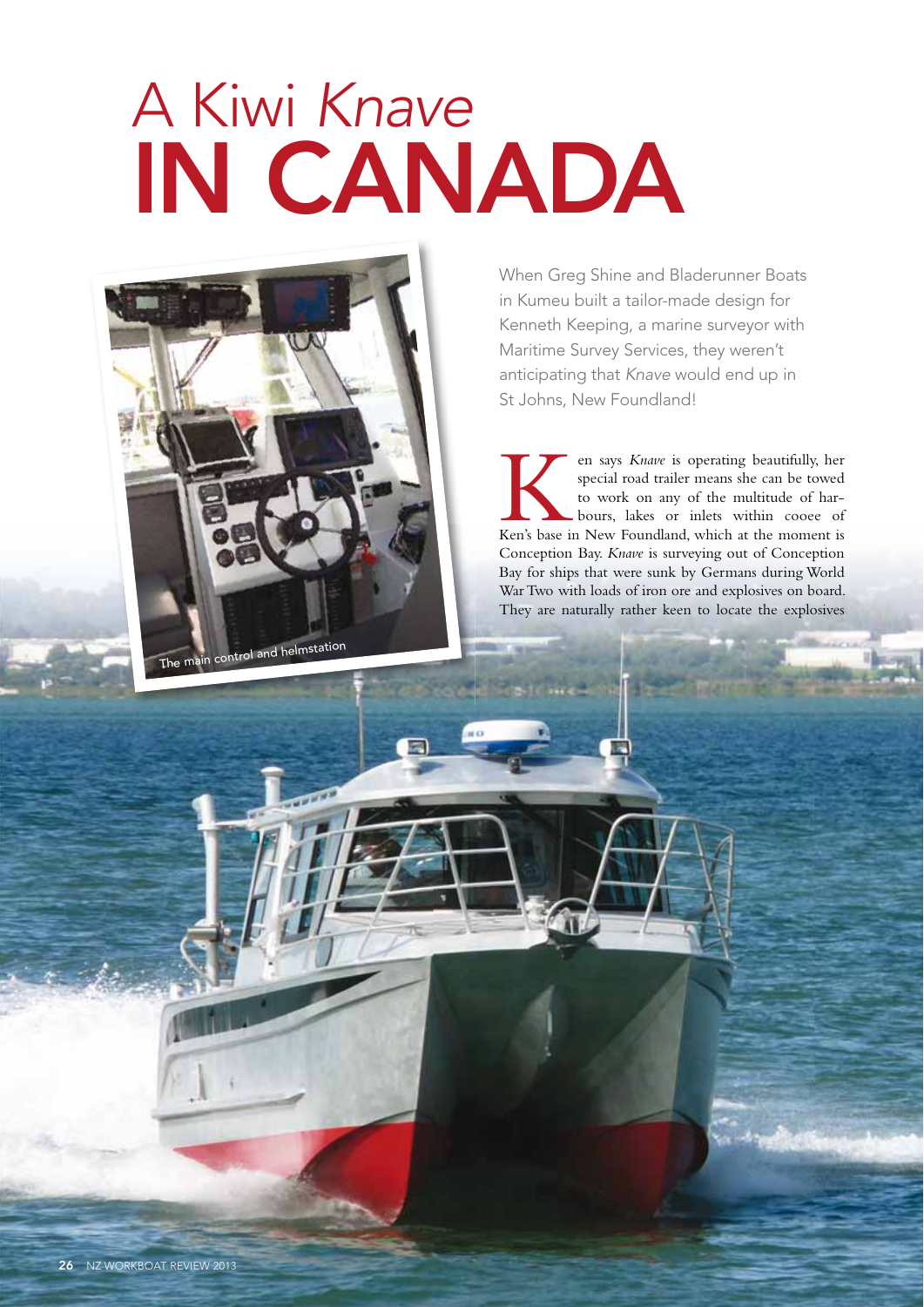

ABOVE: Survey computer RIGHT: KAB Helm seat BELOW: Sidescan images of wreck below







while they are still in an unexploded state..!

*Knave*'s wonderful functionality was originally designed for use in Australia, and although she has ended up in New Foundland, Greg went ahead and got design approvals for Australia anyway and is hoping that Aussie skippers might need an aluminium boat of *Knave*'s functionality, built by one of the best aluminium boatbuilders in the world.

Ken wanted the largest amount of boat he could fit onto a trailer so he could truck the boat around Newfoundland's myriad ofwaterways for his marine survey business. He also needed a comfortable working platform that was durable, stable and that you could sleep in overnight. He saw Bladerunner's *Gambler,* and was impressed with the amount of boat you got for the length because it meant they would be able to take the boat just about anywhere with relative ease.

Ken had read the *Professional Skipper* article on NIWA's research boat *Rangitahi,* and was impressed, despite hydrofoil catamarans not being that popular where he comes from. He knew he needed a catamaran's stability for the remote sensing equipment, and the tough durability of aluminium, so he went to Bladerunner Boats where he could customise the design to suit his specific requirements.

Ken had originally wanted the design to be capable of operating in heavy seas, so he used the 2B category for the 200 nautical mile limit in Australia as a model. While consulting with an Australian surveyor in Adelaide he suggested that you could achieve this by using a different welding schedule with thicker stringers than Bladerunner traditionally builds in their boats. As a result *Knave* is one of the strongest boats around for her construction size, and we understand that Bladerunner have adopted this same interlocking construction method for all their new commercial boats.

"We wanted a boat with a very high capacity for fuel so that it would be able to make the 200 nautical mile limit with relative ease, although the full fuel capacity will not be used unless required for designated jobs," said Kenneth. "We have 1720 litres split between



We can build custom alloy craft to any design for work or pleasure to 20 metres plus and we design and build our own computer cut hydrofoil supported catamarans for twin hulled safety economy and performance – over eighty boats on the water – 5m-15m for all uses – these offer large fuel savings and a wonderful ride – call Greg for more information.

4b Loft Place, Kumeu, Auckland West Phone 64-9-412 8096, Fax 64-9-412 6223 email: bladerunner@xtra.co.nz, Greg Mobile: 027 289 9508 **www.bladerunner.co.nz**

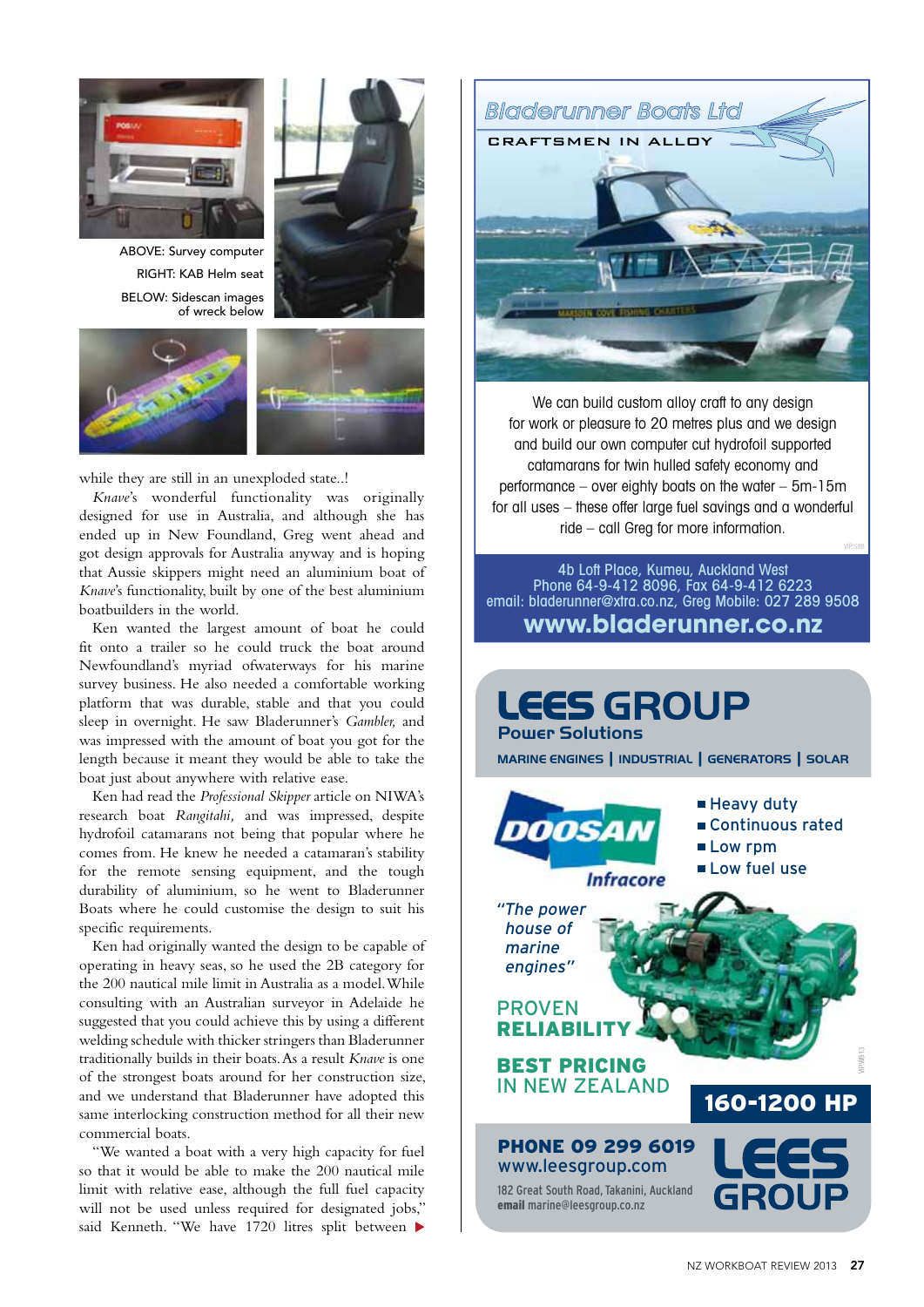

four tanks with 600 port and starboard aft, 260 port and starboard for'ard, making for a heap of petrol on board, although the majority of the time it will be only using the 2 x 600 litre tanks in the aft of the vessel."

The 9m hydrofoil supported catamaran was built by Bladerunner Boats in Kumeu to a mix of both Australian 2B and New Zealand maritime safety standards, both of which are in excess of the Canadian standard requirements so *Knave* received her safety approval on arrival.

This is one chunky work boat weighing in at 5500kg light ship, add another tonne and half of fuel and water plus an extra 500kg or so for gear and we are starting to see some serious displacement, which explains why we have twin 250hp Yamaha four stroke outboard motors with 30in legs. The choice of outboards was simple: mainly to be able to get the best power to weight ratio, and to keep the working cockpit low and clear. Outboards also allow for a quicker turn around if one were to die. Plus the price differential between petrol and diesel in Canada is minimal, with petrol or gasoline tracking lower than diesel.

Breather snorkels draw air from inside the transom

lockers to supply dry, cool air to the two outboards. A strong, fully fenced boarding platform is mounted between the motors that not only allows ease of access for servicing and running repairs, it doubles for diver recovery, and for when working astern.

From the cockpit, the davit and side-scan sonar transducer pod dominate the starboard side. The sonar transducer pod is a masterpiece of engineering, able to be easily moved from stowed, to deployed position by one man. It also doubles as a normal lifting davit for bottom sampling and the like. Once the transducer pod is deployed it is securely locked into a supporting bracket and clamped on the lower belting, meaning the vessel can operate at survey speeds of up to 12 knots.

The primary survey tool is an R2sonic multi-beam connected to an Applanix wave master POSMV system. This provides heading and position, yaw, pitch and roll information. The back up for this is a Trimble hemisphere DGPS and a Maretron compass that can supply information to the boat if the equipment had to be removed for other jobs. The navigation system is a toughbook computer running MaxSea that interfaces with a 12 inch Navnet 3D system. There is a Vartech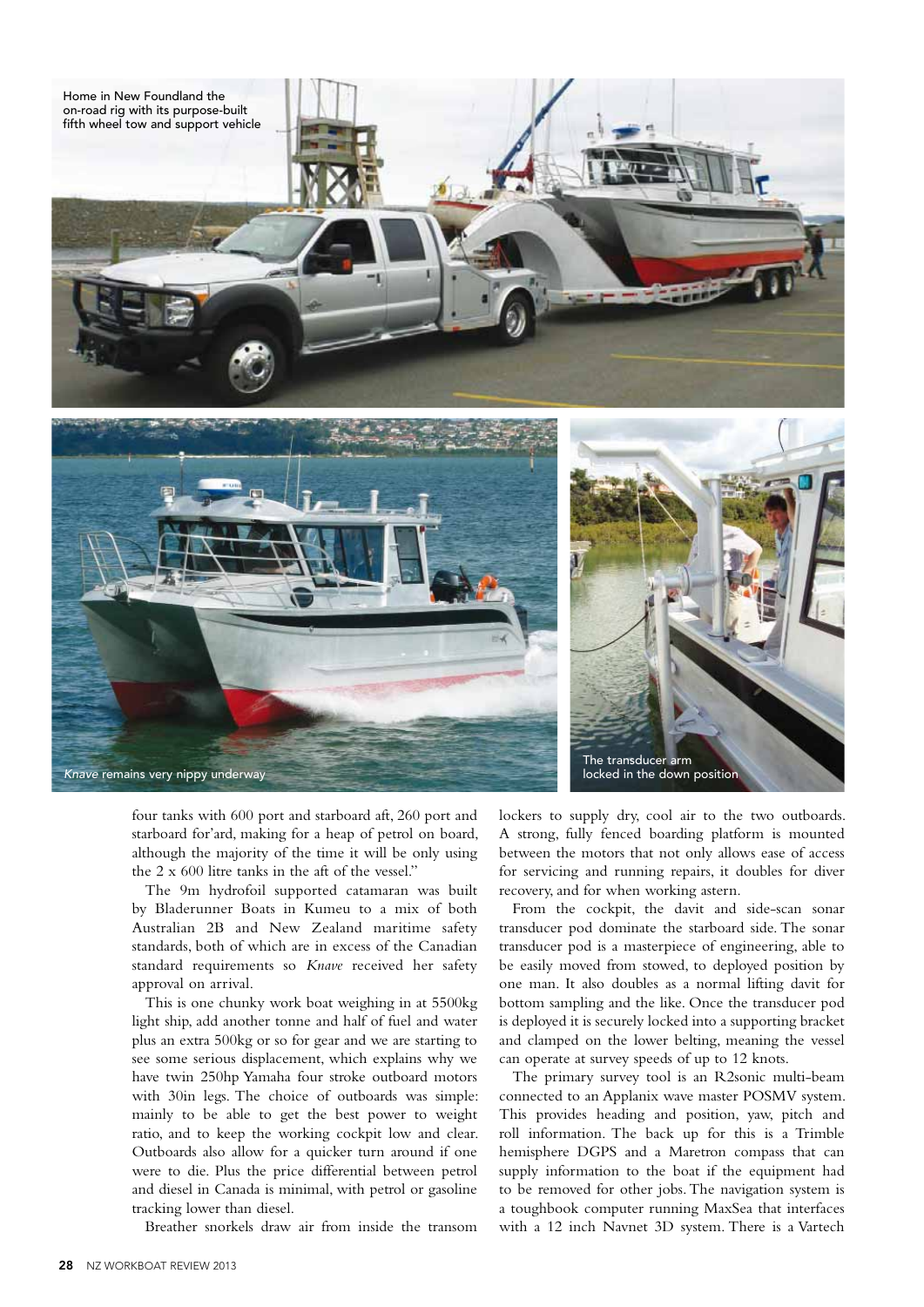military grade monitor overhead that connects to the computer as a third viewing screen.

Having the boat set up like this allows the operator to be able to make sure that the survey computer and the boat read the same positioning and heading data. This gives continuity to the two platforms, making sure that the boat and survey equipment know where they are in relation to the world around them, and that the skipper follows the appropriate survey lines set out by the survey computer operator. Another point of interest is that they are able to import waypoints and routes through MaxSea into the Navnet 3D via excel worksheets. They can transfer entire survey grids and run them through the autopilot. Although this concept will take time to truly perfect it is nevertheless advancing technology. We have more on the electronics later.

Back in the cockpit, the rest of the work deck is clear and functional. There are dive bottle racks and built in self-draining stowage trays for 'handy bits'. A built-in auxiliary outboard motor bracket for the tender motor is fitted to port. We note that all the fuel points have sturdy locking caps over the filler caps.

Moving for'ard to port is the external head and shower compartment and note: it is fully heated! To starboard, fully enclosed in its protective housing along with a separate 125 litre diesel tank, is an 8kW Fisher Panda diesel genset that provides power to a Webasto reverse cycle air conditioner, and a stand alone Webasto diesel heater that controls the climate in both the main cabin and the head, as well as providing hot water.

When living in the North Atlantic it is imperative that the head be heated and it took a little bit of convincing for the boat-builders to fully grasp the need for this. If the head is not heated in minus 32 degrees Celsius, when you drop your pants your nether region and cheeks will quickly freeze to the seat. It may not be a pretty sight.

The cabin can be fully closed off and secured. On entering, there is a small galley to starboard with a sink, hot and cold water, and twin electric hob. The electric jug, toaster, fry pan and all the cooking appliances ensure

If the head is not heated in minus 32˚, when you drop your pants your nether region will quickly freeze to the seat

the crew are well fed summer and winter. The cabin is lined in Frontrunner fabric for warmth and sound softening, although with the outboards the engine noise is hardly discernable from inside the cabin.

There is a small dinette to port with an added crew and computer position ahead of this at the front. For'ard under the foredeck is a crawl in bunk space, that is quite roomy and light with its own escape hatch above.

The main conning position at the heart of the  $\blacktriangleright$